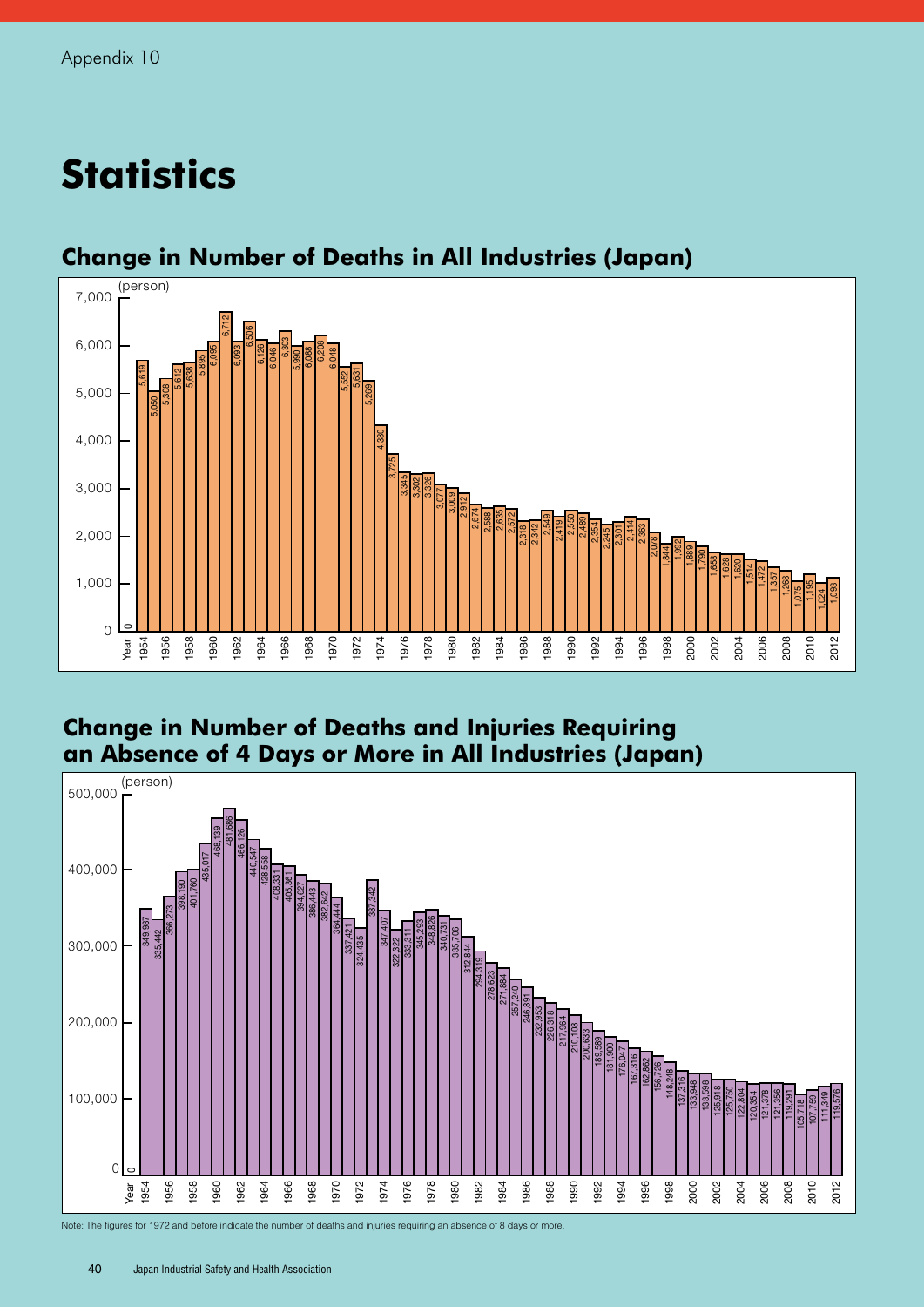|                                |     |         |     |     |               |     |     |     |     |                |     | 1973  1974  1975  1976  1977  1978  1979  1980  1981  1982  1983  1984  1985  1986  1987  1988  1989  1990  1991  1992 |     |     |         |     |     |     |                 |                 |
|--------------------------------|-----|---------|-----|-----|---------------|-----|-----|-----|-----|----------------|-----|------------------------------------------------------------------------------------------------------------------------|-----|-----|---------|-----|-----|-----|-----------------|-----------------|
| All industries                 | 331 | 272     | 276 | 275 | 246           | 261 | 210 | 186 | 204 | 174            | 210 | 184                                                                                                                    | 141 | 146 | 165     | 188 | 182 | 185 | 196             | 166 l           |
| <b>Construction</b>            | 77، | 159     | 23  | 125 | <sup>16</sup> | 160 | 103 | 91  | 95  | 82             | 106 | 88                                                                                                                     | 68  | 67  | 70      | 85  | 86  | 85  | 88              | 74 I            |
| <b>Manufacturing</b>           | 83  | 69      | 94  | 95  | 60            | 51  | 54  | 49  | 52  | 51             | 46  |                                                                                                                        | 32  | 35  | 45      | 52  | 43  | 44  | 51              | 33 l            |
| Transport and freight handling | 22  | $\circ$ | 12  |     | 20            | 8   |     |     | 6   | $\overline{4}$ |     |                                                                                                                        |     |     | $\circ$ | 16  | 8   | 15  | $\overline{14}$ |                 |
| Dthers                         | 49  | 35      | 47  | 49  | 50            | 42  | 46  | 39  | 41  | 27             | 51  | 47                                                                                                                     | 30  | 38  | 41      | 35  | 45  | 41  | 43              | 52 <sub>1</sub> |

# **Change in Serious Industrial Accidents by Industry (Japan)**

|                                |     |     | 1993  1994  1995  1996  1997  1998  1999  2000  2001  2002  2003  2004  2005  2006  2007  2008  2009  2010  2011  2012 |     |     |     |     |     |     |     |     |     |     |      |     |     |     |     |      |     |
|--------------------------------|-----|-----|------------------------------------------------------------------------------------------------------------------------|-----|-----|-----|-----|-----|-----|-----|-----|-----|-----|------|-----|-----|-----|-----|------|-----|
| All industries                 | 183 | 195 | 228                                                                                                                    | 218 | 227 | 201 | 214 | 230 | 225 | 231 | 249 | 274 | 265 | 318  | 293 | 281 | 228 | 245 | 255  | 284 |
| Construction                   | 81  | 80  | 97                                                                                                                     | 94  | 83  | 95  | 79  | 85  | 88  | 82  | 88  | 89  | 93  | 20   | 104 | 93  | 75  | 87  | 95   | 105 |
| Manufacturing                  | 41  | 52  | 45                                                                                                                     | 46  | 66  | 45  | 44  | 56  | 54  | 45  | 38  | 64  | 56  | 62   | 61  | 58  | 55  | 49  | 49   | 45  |
| Transport and freight handling | 23  | 15  | 20                                                                                                                     | 15  | 18  | 24  | 28  | 27  | 28  | 27  | 33  | 34  | 37  | 32   | 33  | 13  | 21  | 24  | - 27 | 24  |
| Others                         | 38  | 48  | 66                                                                                                                     | 63  | 60  | 37  | 63  | 62  | 55  | 77  | 90  | 87  | 79  | 04 ا | 95  |     |     | 85  | 84   | 110 |



Note: "Serious industrial accident" signifies an accident resulting in three or more deaths and/or injuries at a time.